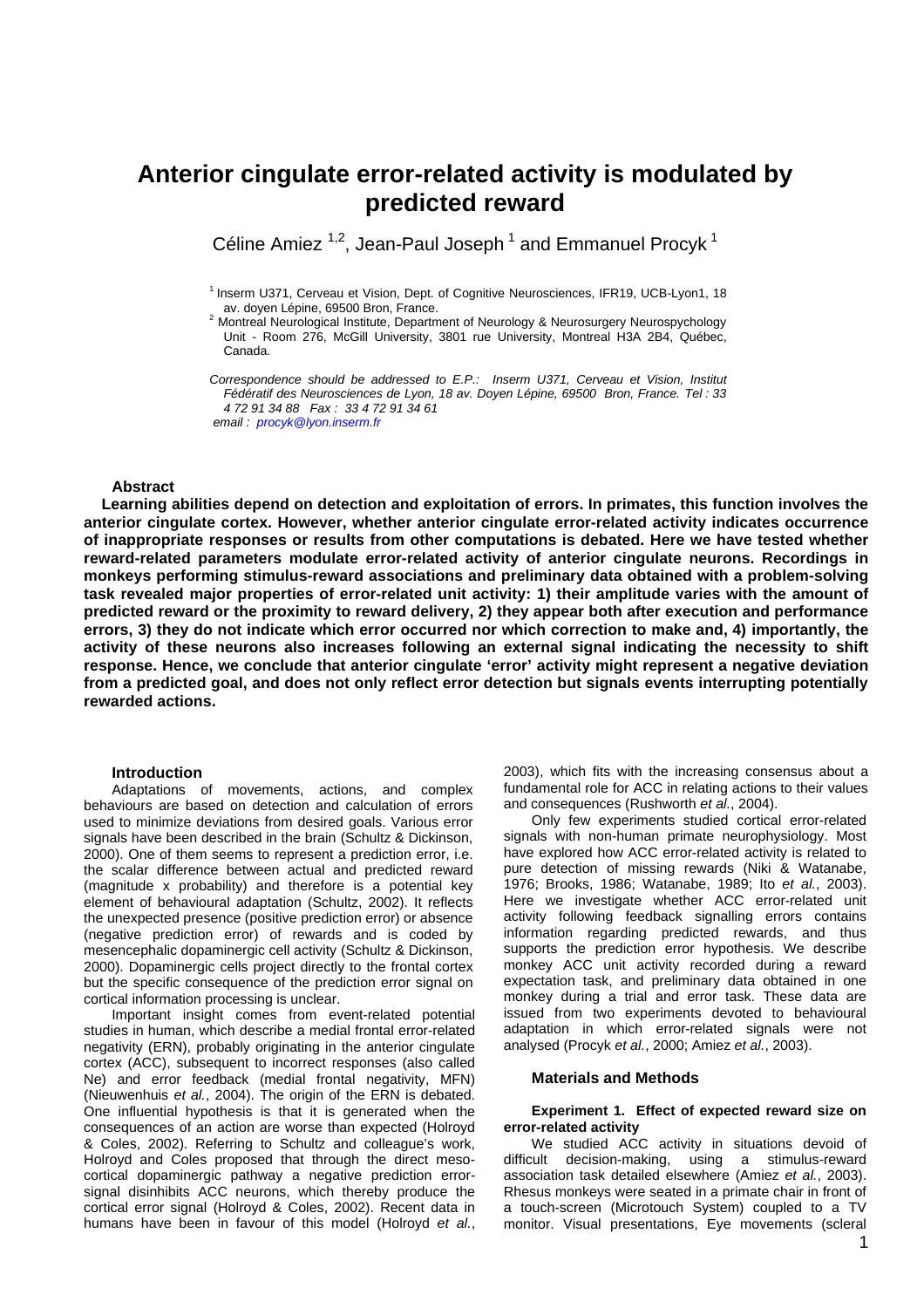search coil), and behavioural controls were monitored by a devoted system (CORTEX; NIMH Lab. of Neuropsychology, Bethesda, Md.). Surgical and electrophysiological procedures were carried out according to the 1986 European Communities Council Directive.

When the monkey touched a starting item (located 10 cm below the rewarded targets), a central fixation point appeared. The animal was required to fixate this point. Then, two identical visual target stimuli simultaneously appeared to the right and to the left of the centre of the screen. Two stimuli were used for control purposes in a previous experiment (Amiez *et al.*, 2003). After a 2- to 3-s delay period, and a 'GO' signal (targets extinguished for 100ms and fixation point turned off), the monkey was allowed to look at the targets, to release the starting item and to touch one of the two targets. Touching either one extinguished the stimuli. The animal was then required to maintain contact so as to obtain the reward (fruit juice). If the monkey released the lever or broke central eye fixation (break of fixation) before the GO signal, all stimuli present on the screen were switched off and the trial was aborted. These were the only possible errors. The stimuli were fixed and identical throughout training and recordings: two blue rectangles were each associated with a reward of 1.2 ml, two green ellipses with 0.4 ml and, and two red disks with no-reward (0ml). The quantity of reward delivered was thus predictable as soon as the stimuli appeared. Touching one of the two stimuli was mandatory for the experiment to proceed to other trials. The stimuli were randomly chosen trial by trial within the set of three couples.

Extra-cellular unit activity was recorded with single tungsten electrodes, and analysed (MATOFF Software, NIMH, USA). Key recording sites were marked with electrolytic lesions (20µA, 20sec, tip negative) and the locations of electrode penetrations were reconstructed accordingly. Recordings were from the dorsal bank of the anterior cingulate sulcus in or rostral to CMAr, at levels anterior to the genu of the arcuate sulcus.

The activity of cells was label 'error-related' (ER) when significant change in firing rate was observed after errors (break of fixation, or erroneous touch) compared to baseline activity (inter trial interval) and to post-reward (within 1000ms after reward delivery) activity. Error-related peak activity was measured in an epoch from 200 to 400ms after the error event (touch or break of fixation) (Fig. 2). Starting and ending event codes defined each trial. Timings of errors were computed using the Start code as reference time 0.

Times of neuronal discharge (from the beginning of the first burst to the end of the last burst) were determined for each trial by a Poisson spike train analysis (see details in Procyk *et al.*, 2000). Significance level was set at p < 0.01. Relation of the burst to an event (saccade or touch) was determined by comparing the variances of bursts starting times relative to these events.

To compute average normalized error response, the mean activity for each cell in each error epoch was normalized to the maximum (max = 100) and to the minimum (min = 0) means across all error trials. Statistics were carried out with significance set at 0.05 (Statistica; Statsoft).

# *Experiment 2.* **Effect of distance to reward delivery on error-related activity.**

The materials, recording sites (see Procyk *et al.*, 2000) and data analyses were identical to experiment 1. The monkey performed a problem-solving task (see previous publication for a detailed protocol: Procyk *et al.*, 2000) in which he had to search by trial and error the correct sequence for touching three visual targets displayed on a touch screen.

For each target of a sequence the animal had to make a

saccade toward the target, fixate it, and then touch it after a GO signal (illumination of all targets). If the touch was correct, all three targets reverted to standard illumination while the monkey maintained its hand position and saccaded to the next target. Each correct touch was associated with a brief sound and targets remained illuminated. If a touch was incorrect, all targets switched off at the time of touch, the trial was aborted, and the animal had to start another trial in order to continue the search period. If a touch on the first target of the sequence was correct but the second was incorrect (incorrect second touch), in the following trial the animal could repeat his choice on the first target and change only the second. A correct trial was defined as three touches performed in the correct order and was rewarded at the end of that trial. Note, the first and second touches were never rewarded. The sequence was repeated until the animal had performed a total of four correct trials. When the repetition period was terminated, a visual signal (a central red circle) flashed three times, and a tone indicated a change in the correct sequence and the initiation of a new search. Breaking eye fixation induced trial interruption.

The design of the task made it possible to study two types of errors: selection errors (incorrect target touch) and execution (break of fixation) errors. The animal made both. The two types of errors were separated for analyses since although both are signalled by the same external event (stimuli switch off - blank screen), they are produced by different effectors, and have different consequences in terms of behavioural adaptation.

#### **Results**

#### **Experiment 1. Effect of expected reward size on error-related activity**

Out of 372 task-related ACC neurons from two monkeys, forty-four (44) showed reward-related activity modulated by the amount of reward. Thirty-two (32) other cells showed strong activation after execution errors. Seventeen of these cells showed ER activities that varied according to the amount of expected reward (one-way ANOVA for each cell: factor: reward size, df=2, threshold: p<0.05). The PSTH for one of these cells illustrates the change in average ER response as a function of the amount of expected reward (**Fig. 1A**). Out of seventeen, twelve cells showed higher activity in trial with larger expected reward size. The effect is evident for the population activity, i.e. large ER signals were produced if large rewards were expected (**Fig. 1B**).

# *Experiment 2.* **Effect of distance to reward delivery on error-related activity**

Only one monkey was recorded enough to find ER activity - see discussion. Comparing activity in incorrect and correct trials revealed 15 ER cells (out of 149 taskrelated neurons) (see definition in methods experiment 1). This activity was not related to the absence of immediate reward since in correct trials no particular firing was observed after the first and second correct touches, although these were not rewarded (**Fig. 2A**). Moreover, firing rates did not change with reward delivery, or sensory event like target offset (see for instance Correct 3<sup>rd</sup> touch which as for error touch is accompanied by the offset of all targets - **Fig. 2A,D**). The ER population activity had an onset latency of 100ms and a peak between 200 and 300ms after an erroneous touch or a break of fixation (**Fig. 2C**). Remarkably, ER cells also responded after the signal to change the sequence although this signal did not indicate an error per se (**Fig. 2A,D**). Note that the signal to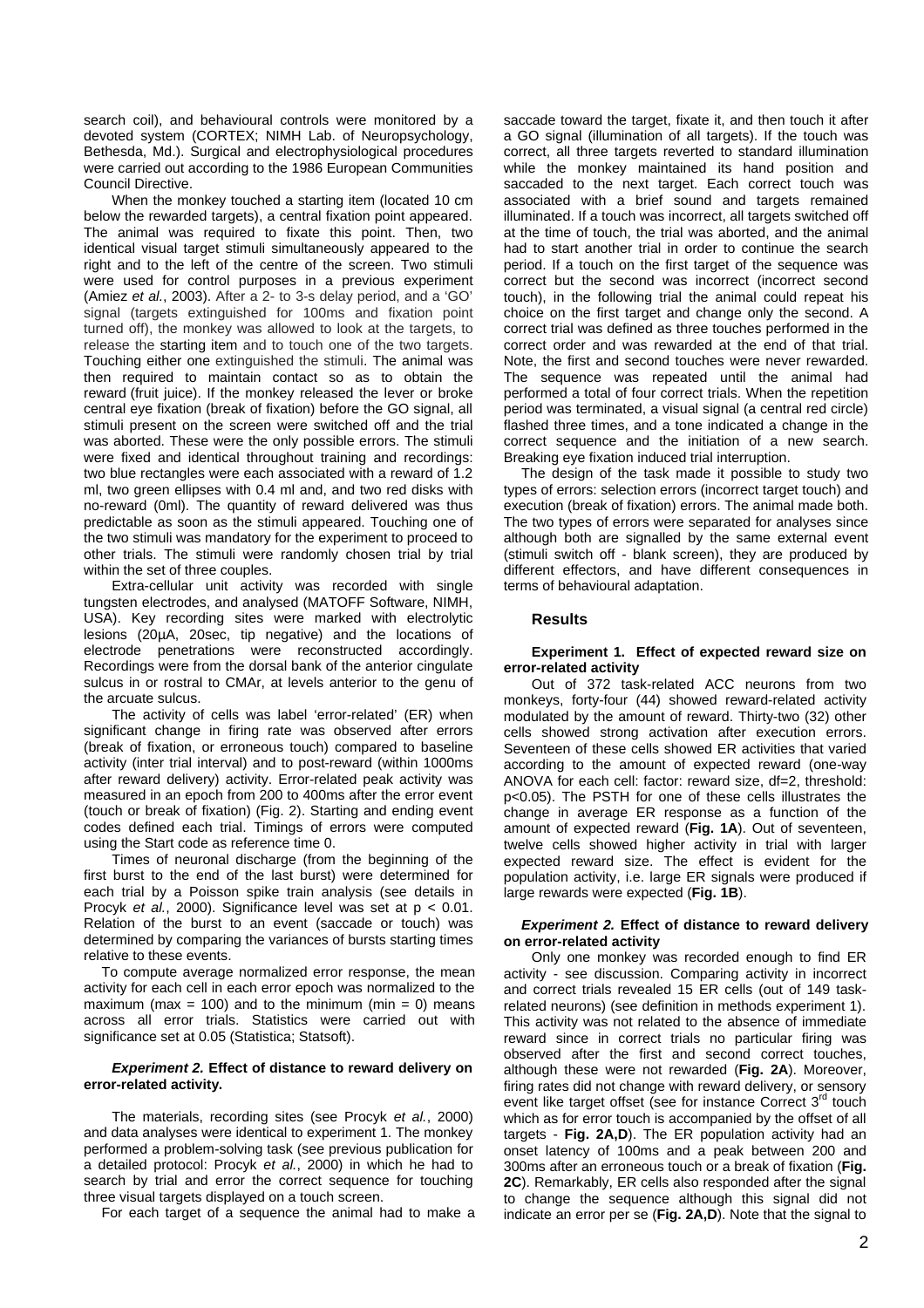change sequence was never associated with reward delivery. This phenomenon is specifically discussed below.

While individual responses showed large variability, on average ER activity was lower for incorrect first than for incorrect second touches (t-test IC1 vs. IC2 average of all cells,  $dl = 28$ ,  $t = -2.26$ ,  $p < 0.05$ ). The ER response was also weaker when break of fixation occurred at the beginning of trials rather than toward the end of trials. One hypothesis is that the error value changes during the course of a trial. A behavioural analysis revealed that there were more breaks of fixation at the beginning of trials than at the end of trials (**Fig. 3A**). We concluded that the closer to the end of a trial, the more the animal avoided execution errors. A similar behavioural phenomenon has previously been described during multitrial serial schedules (Shidara & Richmond, 2002). Looking for relationships between behaviour and error signals, we measured the overall average population activity for break of fixation occurring at different times in trials, and found that the neural responses increased when approaching the end of trial (**Fig. 3A**). We normalized data to reduce potential biases from high firing rate cells and found again a strong correlation between ER activity and time of occurrence in the trial  $(R^2=0.91, p<0.02$  for average data – correlation on all normalized values: p<0.001). A model with simulated random data was also used to test whether the heterogeneity of error numbers along the time scale for different cells, or the normalization procedure would artificially create the effect observed on average activity. Random data, produced with the same proportions than real cases and normalized with the same procedure, revealed a continuous increasing activity with time in only 98 out of 10000 runs of the model (p<0.01). Thus the effect observed with real data is significant. Hence, larger error activity occurred for errors committed when the animal was particularly trying to avoid errors. Finally, to appropriately compare ER activity for incorrect touches and breaks of fixation, we isolated those breaks that appeared late in trials, occurring later than 5.5s after the beginning of a trial, i.e. at times similar to those measured for incorrect touches (on average 6.27s and 8.56s for incorrect first and second touches respectively – see top of Fig. 3A for time dispersions). The average activity shows no difference between incorrect touches and late breaks of fixation (**Fig. 2C**). Indeed for individual cells, the activity measured for incorrect touches and for break of fixations form one single population correlated with the time from start of trial (**Fig. 3B**).

Higher ER activity might trigger higher control during subsequent behaviour and thus reduce the occurrence of another break of fixation immediately after. In other words the next break of fixation should occur later in time. Contrary to this hypothesis, the average normalized ER activity recorded in experiment 2 showed no relation with the time between two successive breaks of fixation (separated by less than 60 seconds).

Previous studies showed that ACC ER activity are not influenced by the direction of saccades inducing the errors (Ito *et al.*, 2003). Latencies between the start of ER bursts of activity and the onset of saccades produced around incorrect touches revealed very weak time relationships compared to the latencies with touch times (Analysis for 10 cells with clear bursts; Fig. 2B). We also tested whether ER activity following an incorrect first touch was modulated either by the location of the incorrect target touched or by the location of the target touched in the following trial (correction): one-way ANOVAs showed that for more than 80% of cells the ER activity did not code for target location. Only two cells showed an effect of 'target location' and one cell with an effect of 'next target location' (at p<0.05).

# **Discussion**

Our experiments show that: 1) ACC error activity depends on reward prediction (size x probability) 2) ACC ER activity is not directly tied to a particular modality of error commission since it appears after execution errors (breaking eye-fixation) and selection errors (after incorrect choice), a characteristic feature of human ERN (Holroyd & Coles, 2002), 3) ER activity does not show clear variation with spatial parameters, which have been observed by previous experiments (Ito *et al.*, 2003), and 4) ER activity is not uniquely linked to error per se or immediate absence of reward, since it also appears after the signal to change sequence. Hence, ACC 'error' activity might signals various events interrupting potentially rewarded actions.

Those preliminary results were obtained in separate experiments. Further experiments will be needed to confirm that ER activity of the same neurons can be influenced by *both* reward size and reward probability, and whether all cells do not discriminate between error types. No error cells were found during recordings in a second animal with the problem-solving task because fewer recordings were performed. Indeed, error cells are found in little proportions: about 10% (15/149) of task related cells for the monkey in experiment 2, and 8.5% (32/372) for the two monkeys in experiment 1. Other authors have reported similar proportions (Ito *et al.*, 2003).

Reward prediction errors should represent the difference in value between delivered and predicted rewards. Experiment 1 shows that, indeed, ACC ER activity codes for such difference in terms of magnitude. Experiment 2 shows how prediction errors evolve during time-extended and sequential goal-directed behaviour. In this experiment, ER activity is not related to the absence of immediate reward but rather to a 'distance' to the potential reward expected after three correct touches. These data are consistent with the fact that other ACC neurons encode the successive elements of motor sequences in terms of distance to the final reward delivery or in terms of degree of reward expectancy (Procyk *et al.*, 2000; Procyk & Joseph, 2001; Shidara & Richmond, 2002). They are also consistent with feedback-related ERN data, although this evoked potential putatively originates from signals other than unit activity (Logothetis, 2003). The amplitude of the ERN increases when the probability of a positive outcome is high (Holroyd & Coles, 2002; Holroyd *et al.*, 2003). Similarly, a medial frontal negativity related to positive or negative outcomes was influenced by previous trials, and therefore presumably by the probabilities of success computed from previous outcomes (Gehring & Willoughby, 2002; Nieuwenhuis *et al.*, 2004). Note that our data describe activity related to feedback signalling errors and not to internal error detection that would correspond to the ERN/Ne potential described in humans.

ER activity is generic and does not indicate which error was made or what action to perform after the error (Holroyd & Coles, 2002). It does not distinguish between different types of error (**Fig. 2C**). Strikingly, these activities also increase after the signal to change sequence, a cue that indicates the necessity to shift response and to enter a new search although the correct response had been discovered and the reward was highly expected. Similar activity has been found in human (Williams *et al.*, 2004). Thus ACC ER activity is not specific to errors and can relate to events, other than erroneous behavioural responses. Unfortunately, our protocol did not vary the value or meaning of the signal to change sequence. Moreover, activity anticipating the signal to change (Fig. 2A,D) suggests that in a different context it could be self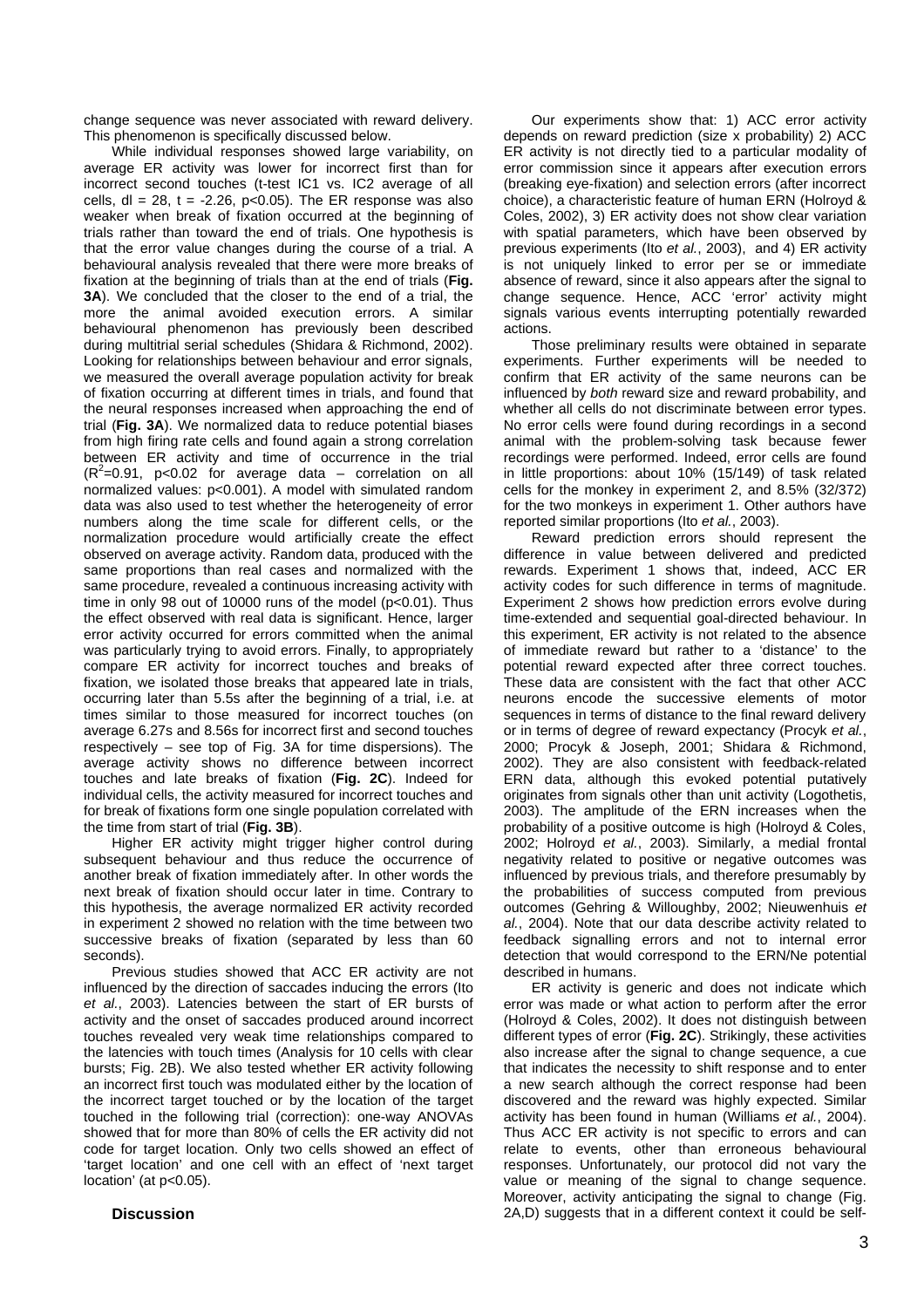triggered and that an external feedback might not be necessary.

The ER signal might serve to trigger subsequent processes like the updating of motor plans, the neural correlate of which is observed in the frontal lobe (Shima *et al.*, 1996; Shima & Tanji, 1998). However, we failed to find a link between error signal and behaviour adjustments, and data on such a relation is still unclear (Gehring *et al.*, 1993; Rodriguez-Fornells *et al.*, 2002; Hajcak *et al.*, 2003).

The present data and our previous report of ACC activity specific to search periods (Procyk *et al.*, 2000), fit closely with the recent model involving error-signals and the ACC in associating error likelihood to behavioural situations (Brown & Braver, 2005). In this regard, activity related to the signal to change sequence could indicate the beginning of a period with high error likelihood by, as we evoked before, signalling the discrepancy between the low probabilities to be rewarded in the future search and the certainty to be rewarded in repetition.

Our results also support the idea of a link between anterior cingulate activity and midbrain dopaminergic activity that encodes 'reward prediction errors', and are modulated during trial and error and by expected values (Fiorillo *et al.*, 2003; Satoh *et al.*, 2003; Tobler *et al.*, 2005). One important extension of our study will be to investigate whether unexpected rewards (leading to positive prediction error) inversely modulate anterior cingulate 'error'-related neurons as it does for mid-brain dopaminergic cells.

**Acknowledgment**. We thank H. Kennedy, H. Cooper, and J. Sallet for their insightful comments. Authors are supported by Inserm, CNRS, ACI neurosciences intégratives, and the FYSSEN foundation.

#### **Abbreviations**

ER: error-related; ACC: Anterior cingulate cortex

#### **References**

- Amiez, C., Procyk, E., Honore, J., Sequeira, H. & Joseph, J.P. (2003) Reward anticipation, cognition, and electrodermal activity in the conditioned monkey. *Exp Brain Res*, **149**, 267-275.
- Brooks, V.B. (1986) How does the limbic system assist motor learning? a limbic comparator hypothesis. *Brain Behav Evol*, **29**, 29-53.
- Brown, J.W. & Braver, T.S. (2005) Learned predictions of error likelihood in the anterior cingulate cortex. *Science*, **307**, 1118- 1121.
- Fiorillo, C.D., Tobler, P.N. & Schultz, W. (2003) Discrete coding of reward probability and uncertainty by dopamine neurons. *Science*, **299**, 1898-1902.
- Gehring, W.J., Goss, B., Coles, M.G., Meyer, D.E. & Donchin, E. (1993) A neural system for error detection and compensation. *Psychol Sci*, **4**, 385-390.
- Gehring, W.J. & Willoughby, A.R. (2002) The medial frontal cortex and the rapid processing of monetary gains and losses. *Science*, **295**, 2279-2282.
- Hajcak, G., McDonald, N. & Simons, R.F. (2003) Anxiety and errorrelated brain activity. *Biol Psychol*, **64**, 77-90.
- Holroyd, C.B. & Coles, M.G. (2002) The neural basis of human error processing: reinforcement learning, dopamine, and the errorrelated negativity. *Psychol Rev*, **109**, 679-709.
- Holroyd, C.B., Nieuwenhuis, S., Yeung, N. & Cohen, J.D. (2003) Errors in reward prediction are reflected in the event-related brain potential. *Neuroreport*, **14**, 2481-2484.
- Ito, S., Stuphorn, V., Brown, J.W. & Schall, J.D. (2003) Performance monitoring by the anterior cingulate cortex during saccade countermanding. *Science*, **302**, 120-122.
- Logothetis, N.K. (2003) The underpinnings of the BOLD functional magnetic resonance imaging signal. *J Neurosci*, **23**, 3963-3971.
- Nieuwenhuis, S., Yeung, N., Holroyd, C.B., Schurger, A. & Cohen, J.D. (2004) Sensitivity of electrophysiological activity from medial frontal cortex to utilitarian and performance feedback. *Cereb*

*Cortex*, **14**, 741-747.

- Niki, H. & Watanabe, M. (1976) Cingulate unit activity and delayed response. *Brain Res*, **110**, 381-386.
- Procyk, E. & Joseph, J.P. (2001) Characterization of serial order encoding in the monkey anterior cingulate sulcus. *Eur J Neurosci*, **14**, 1041-1046.
- Procyk, E., Tanaka, Y.L. & Joseph, J.P. (2000) Anterior cingulate activity during routine and non-routine sequential behaviors in macaques. *Nat Neurosci*, **3**, 502-508.
- Rodriguez-Fornells, A., Kurzbuch, A.R. & Munte, T.F. (2002) Time course of error detection and correction in humans: neurophysiological evidence. *J Neurosci*, **22**, 9990-9996.
- Rushworth, M.F., Walton, M.E., Kennerley, S.W. & Bannerman, D.M. (2004) Action sets and decisions in the medial frontal cortex. *Trends Cogn Sci*, **8**, 410-417.
- Satoh, T., Nakai, S., Sato, T. & Kimura, M. (2003) Correlated coding of motivation and outcome of decision by dopamine neurons. *J Neurosci*, **23**, 9913-9923.
- Schultz, W. (2002) Getting formal with dopamine and reward. *Neuron*, **36**, 241-263.
- Schultz, W. & Dickinson, A. (2000) Neuronal coding of prediction errors. *Annu Rev Neurosci*, **23**, 473-500.
- Shidara, M. & Richmond, B.J. (2002) Anterior cingulate: single neuronal signals related to degree of reward expectancy. *Science*, **296**, 1709-1711.
- Shima, K., Hoshi, E. & Tanji, J. (1996) Neuronal activity in the claustrum of the monkey during performance of multiple movements. *J Neurophysiol*, **76**, 2115-2119.
- Shima, K. & Tanji, J. (1998) Role for cingulate motor area cells in voluntary movement selection based on reward. *Science*, **282**, 1335-1338.
- Tobler, P.N., Fiorillo, C.D. & Schultz, W. (2005) Adaptive coding of reward value by dopamine neurons. *Science*, **307**, 1642- 1645.
- Watanabe, M. (1989) The appropriateness of behavioral responses coded in post-trial activity of primate prefrontal units. *Neurosci Lett*, **101**, 113-117.
- Williams, Z.M., Bush, G., Rauch, S.L., Cosgrove, G.R. & Eskandar, E.N. (2004) Human anterior cingulate neurons and the integration of monetary reward with motor responses. *Nat Neurosci*, **7**, 1370-1375.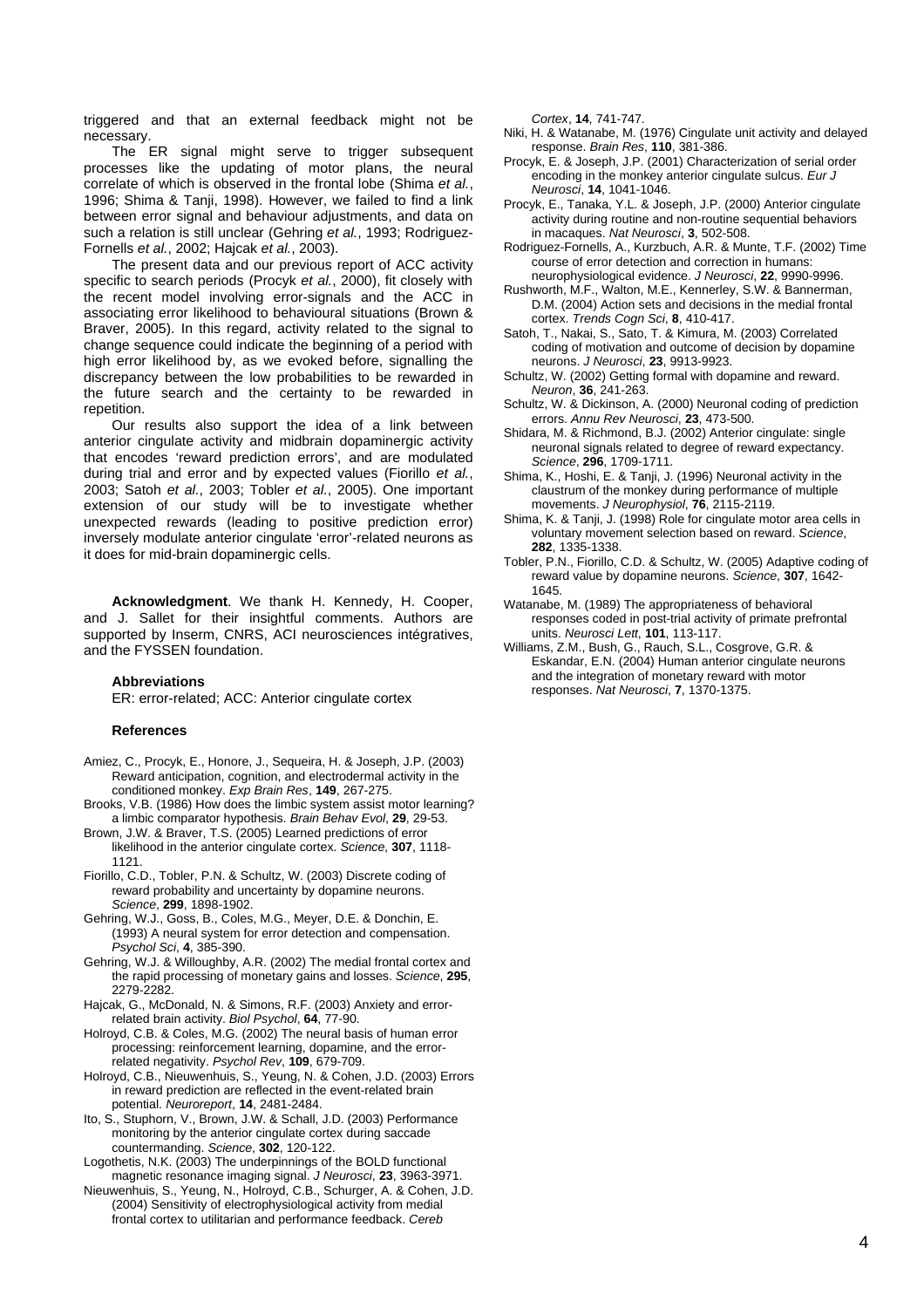

**Fig. 1**. Experiment 1. Error-Related activity is modulated by expected reward size. (**A**) PSTHs, for one cell, aligned on detection of break fixation, for each amount of expected reward. (**B**) Average population ER activity measured at the peak epoch (12 cells). Main effect of expected reward size: ANOVA, F(2.290)=8.66; p<0.0002.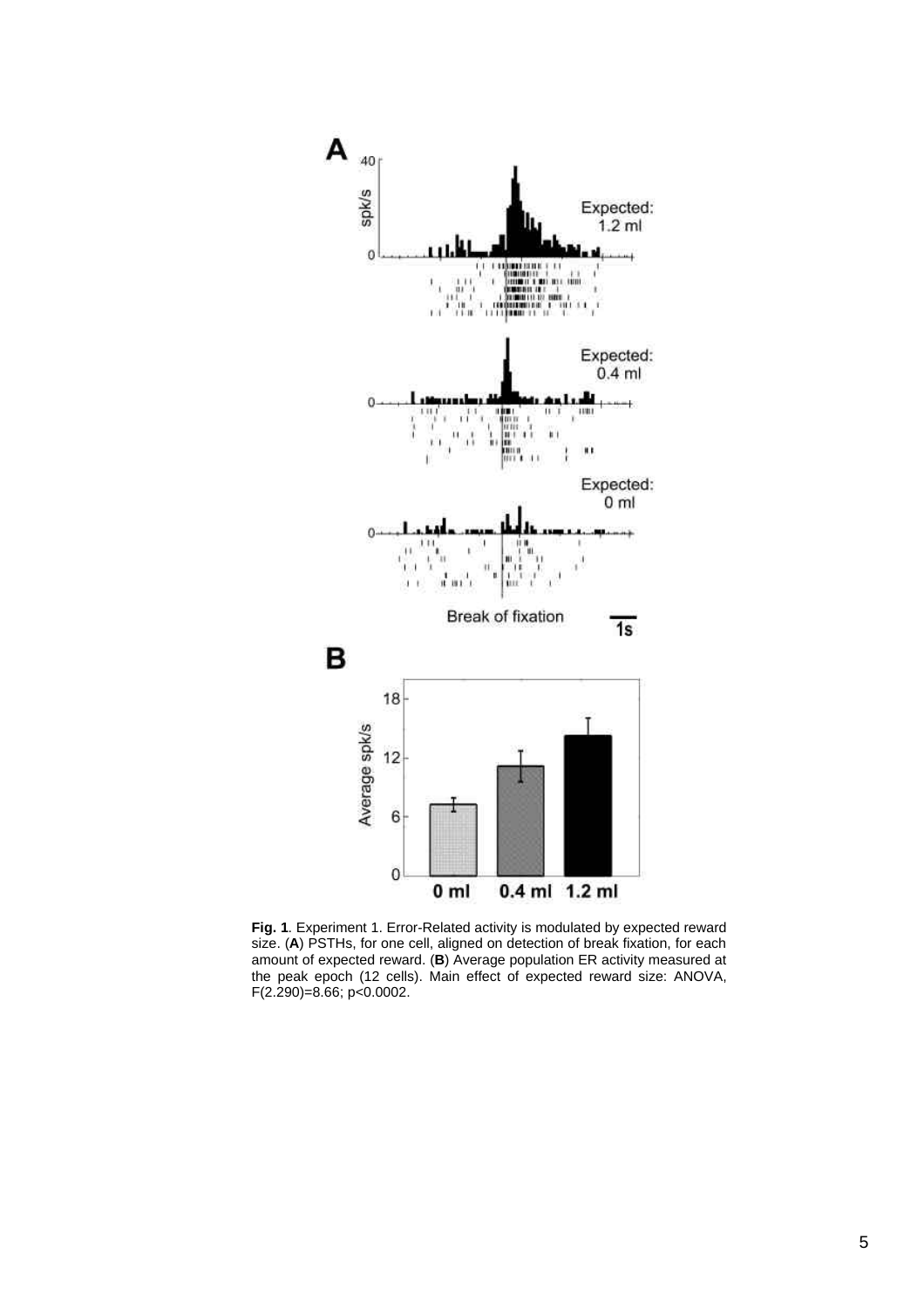

**Fig. 2**. Experiment 2. ER activity during the problem-solving task. (**A**) PSTHs for one ER cell, aligned on different events: all incorrect touches, signal to change sequence, break of fixation, and correct touches. (**B**) Saccades and start of burst are presented for incorrect touch trials for the cell presented in A. On the right, the plot shows higher variability for latencies between saccade (triangles on rasters) and the start of burst (circle) than for latencies calculated from touch times. F-test on variances revealed 3 cells with no significant differences (at p<0.05). (**C**) Average normalized activity for the 15 ER cells. The graph shows error activity aligned on incorrect touches (1st and  $2^{nd}$  together – black) and on break of fixation occurring after 5.5s from the beginning of a trial (dashed grey). (**D**) Activity aligned on reward, first, second, and third correct touches in correct sequences, and on the Signal of sequence change (smoothing of average curve: Lowess method). Average activity was measured at the peak epoch (bold grey line on x axis in 'C').